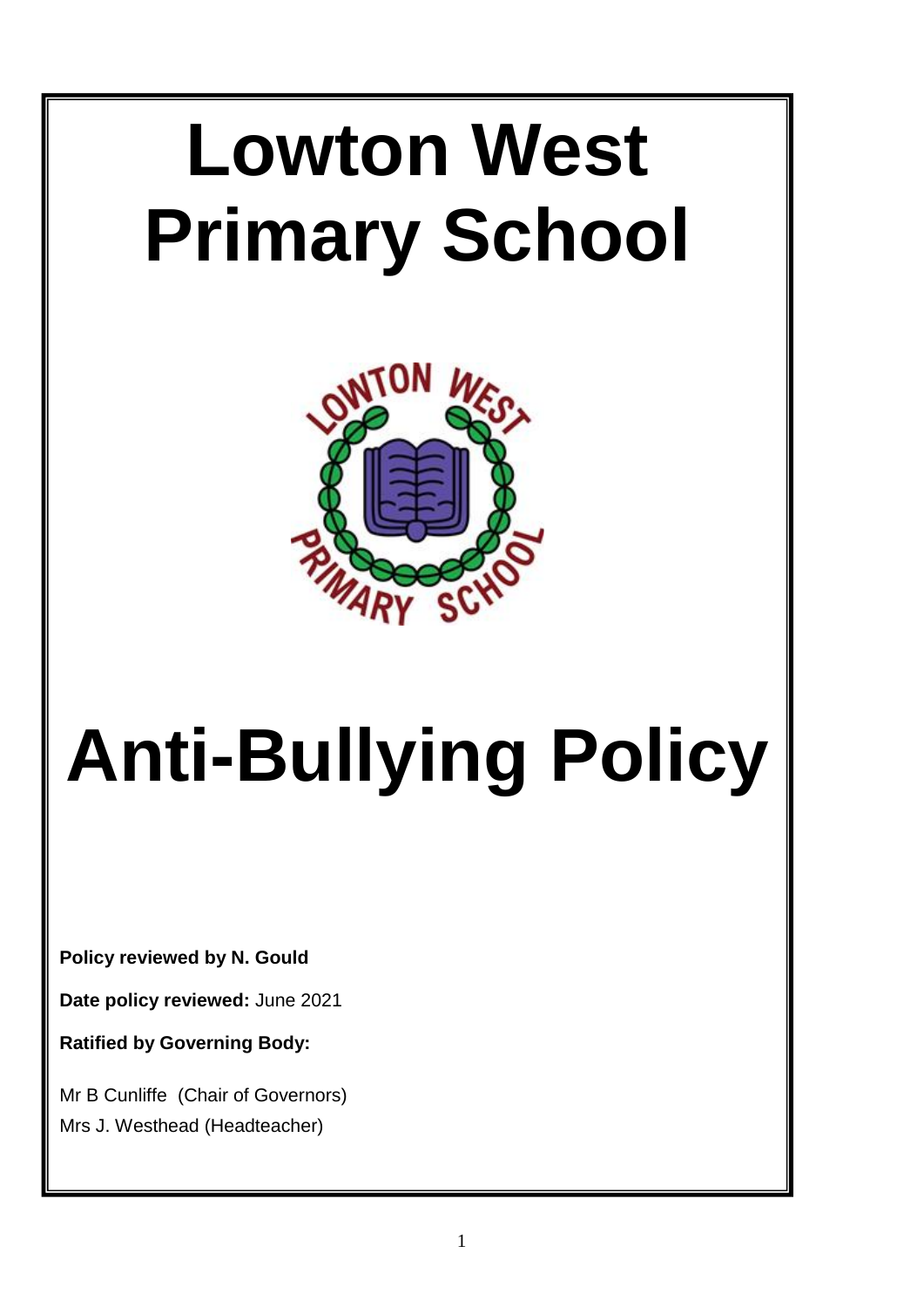

# **Lowton West Primary School Anti-Bullying Policy**

# *Aiming High Together*

# **School Vision**

To inspire, achieve and succeed, we will aim high and build dreams and futures together.

# **Mission Statement**

# **Providing the highest quality education, care and support for the whole school community**.

Our mission statement is based on RESPECT:

- **R** = Recognising the needs of the individual child
- **E** = Ensuring a unique and engaging curriculum
- **S** = Supporting each other to learn and achieve
- **P** = Passionate about providing the highest quality education
- **E** = Encouraging creativity, self expression and imagination
- **C** = Creating confident, resilient, life long learners
- **T** = The voice of everybody is heard

All the above statements help us to understand how we can all make a positive contribution to the school and the wider community.

# **We will do this through our core values:**

- Respect
- Resilience
- Kindness
- Confidence

We also, at Lowton West Primary School, strive to develop and uphold British Values. The five British values that the Government has identified for schools to focus on are: -

- Democracy
- The Rule of Law
- Individual liberty and mutual respect and tolerance of those with different faiths and beliefs
- Developing personal and social responsibility
- Respect for British Institutions

There are more details on how our school demonstrates and develops these British Values in our British Values Policy and on our website.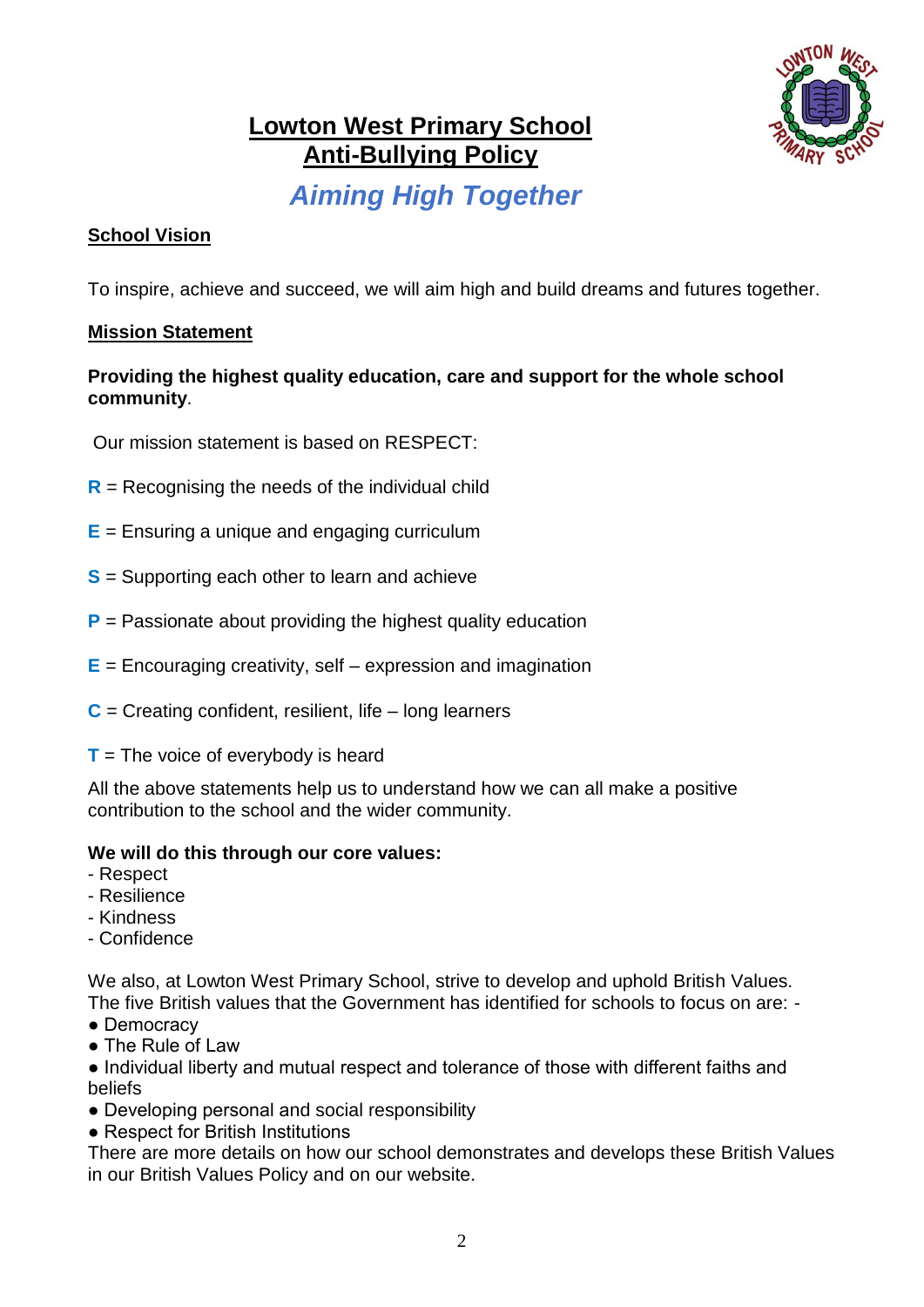## **Anti-Bullying Policy**

Bullying, especially if left undressed, can have a devastating effect on individuals. It can be a barrier to their learning and have serious consequences for their mental health. At Lowton West we have a 'duty of care' towards our pupils with regard to bullying in that the Headteacher and staff stand in loco parentis (in place of the parents). This duty of care includes protecting pupils from harm of bullying.

*"Pupils learn best in a safe and calm environment that is free from disruption and in which education is the primary focus"*

DfE Preventing and Tackling Bullying Page 10, July 2017

## **The National and Legal Context**

Every school must have measures in place to prevent all forms of bullying.

This policy links with the Safeguarding and Child Protection policy and the current DfE "Preventing and Tackling Bullying" guidelines (July 2017) and DfE Cyberbullying advice for headteachers and school staff.

This policy takes full account of the school's legal obligations under the Education and Inspections Act of 2006 to:

- promote the well-being of pupils in school
- develop a policy which encourages good behaviour and respect for others on the part of pupils and, in particular preventing all forms of bullying amongst pupils
- establish procedures for dealing with complaints about bullying

There are also a number of statutory obligations on schools with regard to behaviour which establish clear responsibilities to respond to bullying. In particular section 89 of the Education and Inspections Act 2006:

 provides that every school must have measures to encourage good behaviour and **prevent all forms of bullying** amongst pupils. These measures should be part of the school's behaviour policy which must be communicated to all pupils, school, staff and parents:

 gives headteachers the ability to discipline pupils for poor behaviour that occurs even when the pupil is not on school premises or under the lawful control of school staff. *(Refer to Behaviour and discipline in schools - Advice for headteachers and school staff January 2016)*

## **The Equality Act 2010**

The Equality Act 2010 replaced the previous anti-discrimination laws with a single Act. The new Public Sector Equality Duty (PSED) this came into force on 5 April 2011. This covers age, disability, gender reassignment, pregnancy and maternity, race, religion or belief, sex and sexual orientation. The Duty has three aims. It requires schools to have due regard to the need to:

- Eliminate unlawful discrimination, harassment, victimisation and any other conduct prohibited by the Act:
- Advance equality of opportunity between people who share a protected characteristic and people who do not share it: and
- Foster good relations between people who share a protected characteristic and people who do not share it.

All schools are required to comply with the Equality Duty. (Please refer to the school's Single Equality Policy.)

Part 6 of the Act makes it unlawful for the responsible body of a school to discriminate against, harass or victimise a pupil or potential pupil in relation to admissions, the way it provides education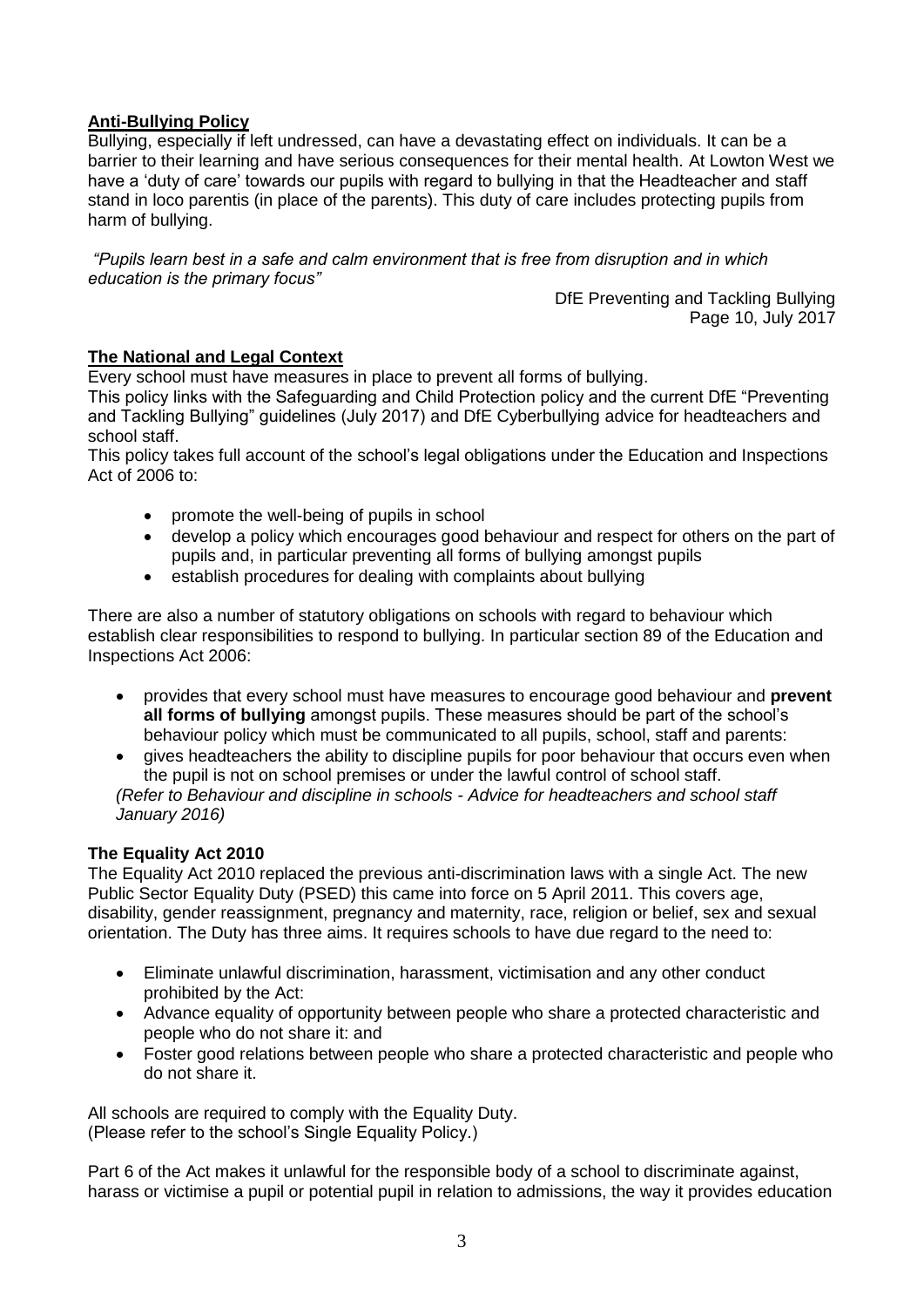for pupils, provision of pupil access to any benefit, facility or service, or by excluding a pupil or subjecting them to any other detriment.

In addition to the duties in relation to pupils with disabilities under the Equality Act, schools also have duties under Part 3 of the Children and Families Act 2014, to ensure that pupils with special educational needs engage in the activities of the school together with children who do not have special educational needs.

#### **Safeguarding children and young people**

When there is 'reasonable cause to suspect that a child is suffering, or likely to suffer, significant harm' a bullying incident should be addressed as a child protection concern under the Children Act 1989. Where this is the case, school staff should report concerns to the school's designated lead, who will then take appropriate action following the school's Safeguarding and Child Protection policy, which is written in accordance with the Keeping Children Safe in Education 2020 document.

External support will be provided to any child, whether or not it is deemed a child protection concern. School will draw on a range of external services to support or tackle underlying issues leading to bullying incidents. (Chapter 1 Working Together to Safeguard Children, 2018).

#### **Definition of Bullying**

Bullying can be defined in a number of ways. At Lowton West we follow the DfE Preventing and tacking bullying guidance which defines bullying as:

"Behaviour by an individual or group, repeated over time, that intentionally hurts another individual or group either physically or emotionally". (July 2017, page 8)

People who are victims of bullying frequently, but not exclusively, are bullied as a result of:

- race, religion or culture
- nationality
- special educational needs or disability
- appearance or health conditions
- sexual orientation (or alleged orientation)
- gender / gender identity / gender reassignment
- home circumstance including looked-after-children, previously looked-after children and young carers

#### **Characteristics of bullying:**

- Hidden/secretive nature
- **Long term effects**
- Bullied children may often be isolated and unhappy.
- Social codes could make bullied children feel that they shouldn't tell
- Bullies rely on power, domination and often group support<br>  $\Delta$  silent maiority are often aware
- A silent majority are often aware
- Anyone can be a bully or victim and it can take many forms (peer -peer, pupil teacher, teacher – pupil)

#### **Inclusion**

Every member of the school community is entitled to expect equality of protection from bullying as well as protection and support from school policies and procedures designed to ensure that the school remains a safe environment in which to teach and learn. At Lowton West, our policy has given careful consideration to the six equality strands, race, ethnicity, gender, age, religion, disability and sexuality. This is to ensure that anti-bullying provision is provided in a sensitive and non-judgemental way that will enable all young people, staff and the wider school community to feel valued and included in effective policy and practices.

#### *Please refer to the school's Single Equality Policy for further information.*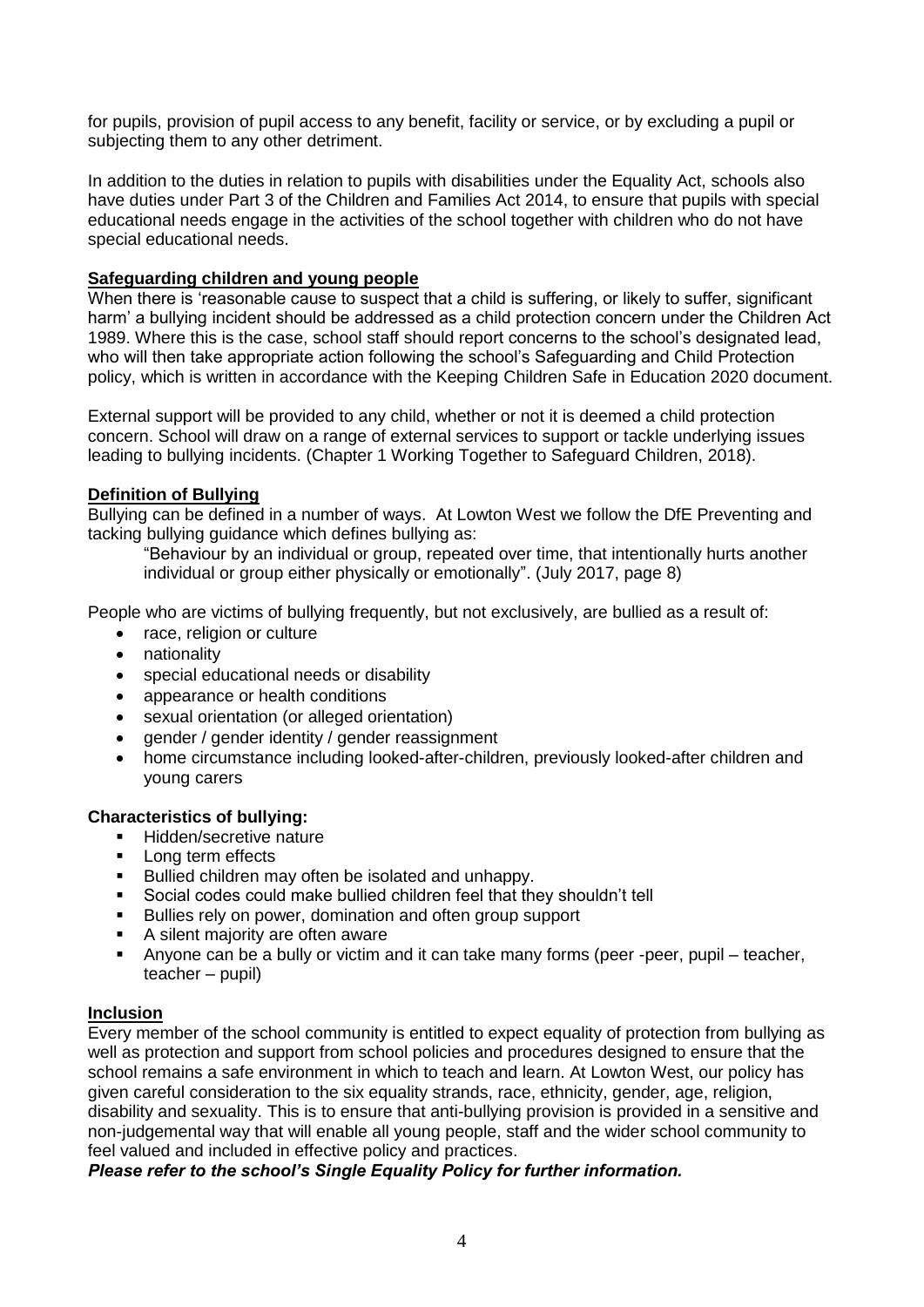#### **Types of Bullying**

Bullying can be direct or indirect and includes:

**Verbal bullying** - name-calling, taunting, mocking, making offensive comments and teasing

**Physical bullying** - kicking, hitting, punching, pushing and pinching,

**Emotional bullying** - producing offensive graffiti, excluding people from groups, spreading hurtful and untrue rumours, being forced to do things against own will and taking belongings or money

**Cyber- bullying** - offensive text messaging and e-mailing and sending degrading images by phone or the internet. "Virtual" bullying can occur in or outside school. Cyber-bullying, also known as online-bullying is a different form of bullying and can happen at all times of the day, with a potentially bigger audience, and more accessories as people forward on content at a "click". In the Education Act 2011 teachers have been given stronger powers to tackle cyber-bullying by providing a specific power to search for and, if necessary, to delete inappropriate images (or files) on electronic devices, including mobile phones, without parental consent to search through a young person's phone. (DfE guidance, July 2017, page 8)

At Lowton West, we have adopted **Impero** software which monitors ICT and internet use across the school to ensure pupils access computers safely. This monitoring occurs half-termly by the schools' SLT and Computing subject leader. School hold frequent Internet Safety events to ensure pupils learn about online safety and understand how to use social media safely. School follow the Purple Mash Computing scheme of work which teaches children how to keep safe online.

#### **Bullying outside school premises**

Head teachers have a specific statutory power to discipline pupils for poor behaviour outside of the school premises. Sections 90 and 91of the Education and Inspections Act 2006 gives head teachers the power to address pupils' conduct when they are not on school premises and are not under the lawful control or charge of a member of school staff. This can relate to any bullying incidents occurring anywhere off the school premises, such as on school or public transport or outside the local shops.

Where bullying outside school is reported to school staff, it should be investigated and acted on. The head teacher should also consider whether it is appropriate to notify the police or anti-social behaviour coordinator in their local authority of the action taken against a pupil. If the misbehaviour could be criminal or poses a serious threat to a member of the public, the police should always be informed.

Bullying can take place between pupils, between pupils and staff; or between staff; by individuals or groups; face to face, indirectly or using a range of cyber bullying methods. It can happen in isolation but mostly in the presence of others.

#### **School Statement of Intent**

At Lowton West Primary School, we believe that:

- we are a listening and telling school
- **•** bullying is undesirable and unacceptable
- **•** bullying is a problem to which solutions can be found
- seeking help and openness are regarded as signs of strength not weakness
- all members of the school community will be listened to and taken seriously
- bullying prevents pupils achieving to their full potential and affects standards of achievement and aspirations
- everyone has the right to work and learn in an atmosphere that is free from fear
- all of us have a responsibility to ensure that we do not abuse or bully others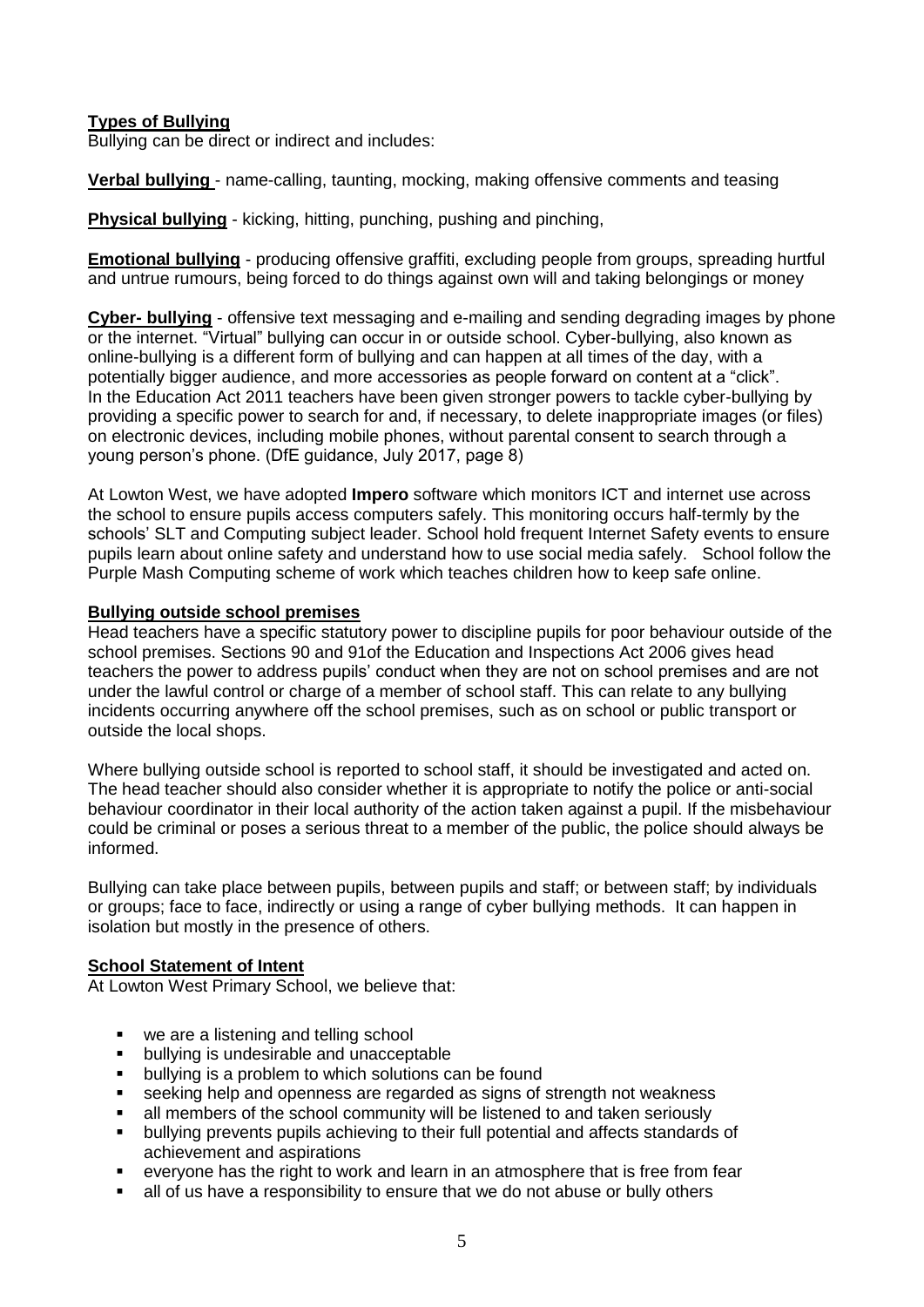- school will provide opportunities to celebrate diversity and differences and maintain awareness surrounding bullying through assemblies, lessons, posters and displays around school
- young people should be encouraged to seek support in school if they are worried about bullying and have a right to expect that their concerns will be listened to and treated seriously
- young people should be involved in decision making about matters that concern them
- we all have a duty to work together to protect vulnerable individuals from bullying and other forms of abuse

#### **Aims of the Policy**

- To assist in creating an ethos which ensures Lowton West Primary School is a positive experience for all members of the school community
- To make it clear that all forms of bullying are unacceptable at school
- To enable everyone to feel safe while at school and encourage pupils to report incidences of bullying
- To deal effectively with bullying
- To support and protect victims of bullying and ensure they are listened to
- To help and support bullies to change their attitudes as well as their behaviour and understand why it needs to change
- To liaise with pupils, parents and other appropriate members of the school community
- To ensure all members of the school community feel responsible for combating bullying
- To ensure consistency in practice within the school community
- To embed the "Seven Steps Approach" as a whole school approach to deal with bullying.

#### **Intended Outcomes**

- That all parents and pupils have received and had opportunity to comment upon the school anti-bullying policy
- That there are effective listening systems for pupils and staff within the school
- That all pupils understand the school's approach and are clear about the part they can play to prevent bullying, including when they find themselves as bystanders.
- That all parents have a point of contact for the anti-bullying lead in school if they are concerned about their child and that parents feel confident that the school will take any complaint about bullying seriously and resolve the issue in a way that protects the child, and they reinforce the value of good behaviour at home.
- That all staff have the necessary skills and confidence to deal with incidents of bullying effectively and promptly
- That no child or young persons' educational opportunities and achievement is disadvantaged due to the experience of bullying
- That the wider school community (e.g. midday supervisors) are involved in dealing effectively with, reporting, recording, monitoring and if necessary referring bullying incidents
- That there is effective communication with parents and the wider school community on the subject of bullying through newsletters, leaflets, school website, parents' meetings and Anti-Bullying weeks
- **The school will work with the wider community such as police and children's services where** bullying is particularly serious or persistent and where a criminal offence may have been committed (including tacking bullying that is happening outside school)
- That all incidents of bullying are recorded and appropriate use is made of the information and where appropriate shared with relevant organisations and agencies.
- The consequences of bullying reflect the seriousness of the incident so that others see that bullying is unacceptable.
- The school will create a safe environment where pupils can openly discuss the cause of their bullying, without fear of further bullying or discrimination.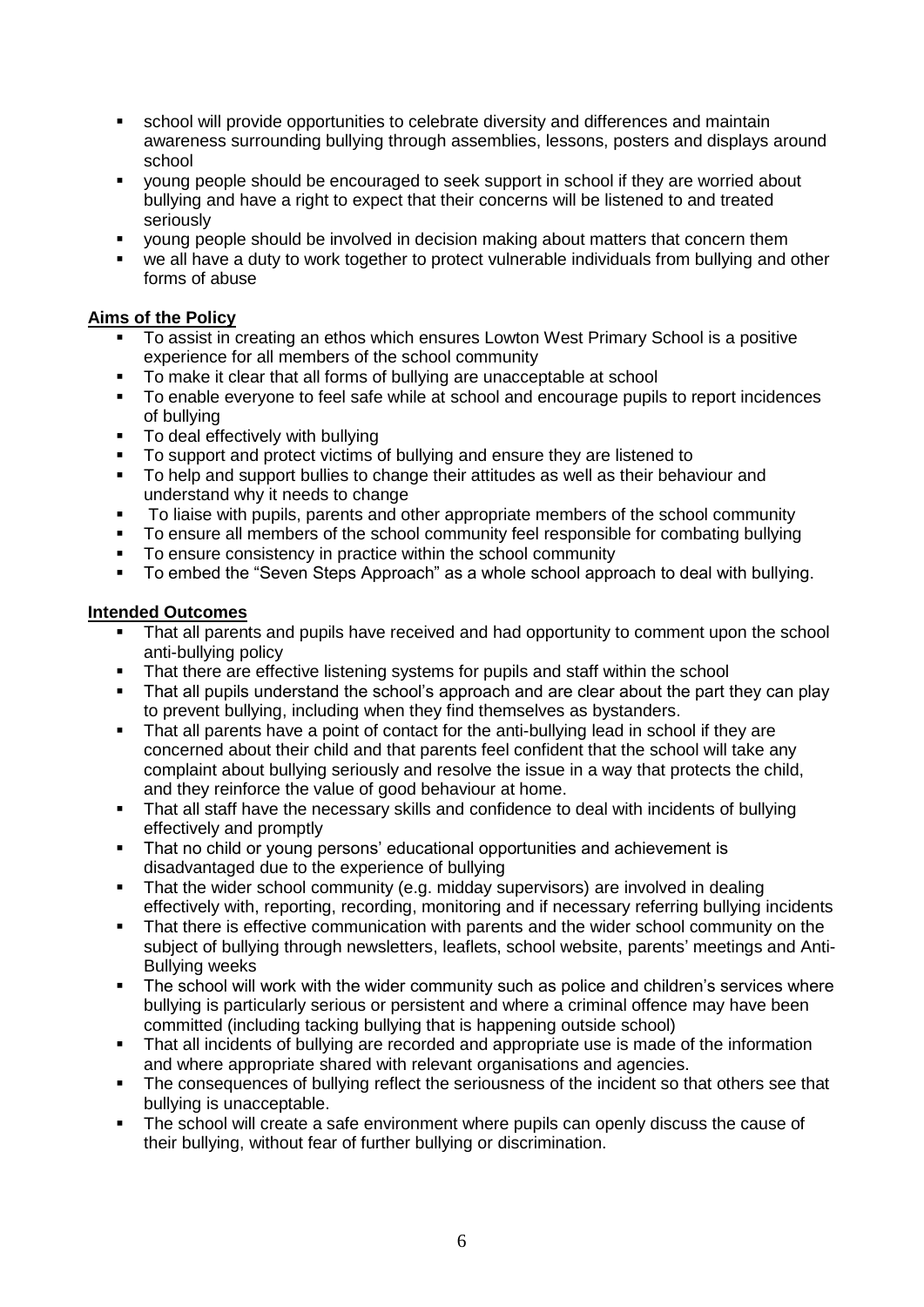## **Recording of Incidents**

Lowton West has a consistent approach to monitoring bullying incidents. This includes:

- keeping a record of individual incidents of bullying. *(an incident recording sheet can be found in the appendix to this policy).* Records are completed following any claim of bullying by a child or parent. These records will be kept in a central file in the Deputy Head's office and a copy in the class pastoral file.
- ensuring that an annual analysis of the bullying record is undertaken by the school including the Head Teacher (J Westhead), the Deputy Head Teacher (Mrs N Gould), the Assistant Head Teachers, the PSHE&C Subject Leader and the Governing Body.
- an analysis of the bullying record is reported to the Governing Body in annual report

# **Procedures and Dealing with Incidents – A Whole School Approach**

**Role of pupils and staff in reporting and recording a bullying incident involving pupils** At Lowton West Primary School, we take the view that everyone has a responsibility to report incidents of bullying or to share their concerns with a member of the school community. We follow the school guide to reporting and dealing with bullying incidents. *(See Appendix 1 for Anti-Bullying Immediate Response Chart including the Seven Steps Approach))*

# *Guidance for pupils*

- **If you are being bullied;**
- Remember it is not your fault
- Try to stay calm and look as confident as you can
- $\blacksquare$  Be firm and clear if possible, tell them to stop but remove yourself from the situation a.s.a.p.

#### **After you have been bullied:**

- All bullying is wrong and you do not have to stay silent about it
- Tell an adult or somebody you trust about what has happened straight away. Adults in school have a responsibility to give you help and support around bullying
- If you are scared to tell a teacher or adult on your own, ask a friend to go with you
- Keep on speaking until someone listens and does something to stop the bullying

## **When you are talking to an adult about bullying be clear about;**

How it made you feel

#### **If you experience bullying by mobile phone, text messages, messaging over social media websites or e-mail;**

- Don't retaliate or reply
- Save the evidence do not delete anything
- **Make sure you tell an adult who you trust**
- Be careful who you give your mobile phone number or e-mail address to
- Make a note of exactly when a threatening message was sent.

*For further guidance please refer to the Online Safety policy*

#### **For contacts and details of where to seek help outside school please see appendices.**

#### **Guidance for parents/carers**

#### **If your child has been bullied:**

- Calmly talk with your child about his/ her experiences
- Reassure your child that he/ she has done the right thing to tell you about the bullying
- Explain to your child that should any further incidents occur he/she should report them to an adult in school immediately
- Make an appointment to see your child's class teacher or a member of the Senior Leadership Team to explain the problems your child is experiencing.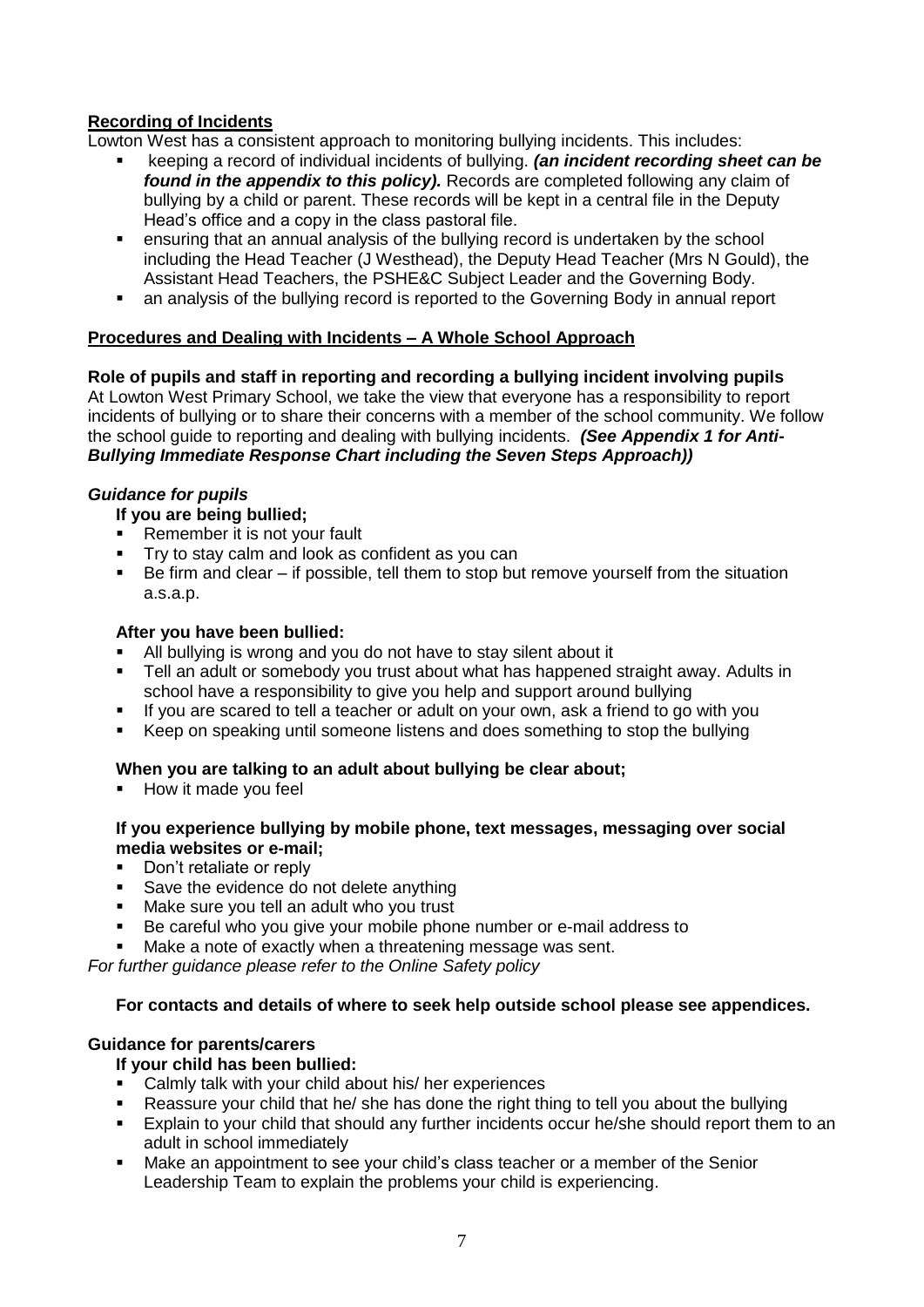#### **When talking with members of staff about bullying:**

- Try to stay calm and bear in mind that the staff member may have no idea that your child is being bullied or may have heard conflicting accounts of an incident.
- Make a note of what action the school intends to take
- Ask if there is anything you can do to help your child or the school
- Stay in touch with the school and let them know if things improve as well as if problems continue

#### **If you are not satisfied:**

- Check with the school anti-bullying policy to see if agreed procedures are being followed
- Make an appointment to discuss the matter with a member if the school's Senior Leadership Team and keep a record of the meeting
- If you are not satisfied after speaking with the Head Teacher write to the Chair of Governors who will respond within ten days.

#### **If your child is displaying bullying behaviour towards others:**

- Talk with your child and explain that what he/she is doing is unacceptable and makes other children unhappy
- Discourage other members of your family from bullying behaviour or from using aggression or force to get what they want
- Show your child how he/ she can join in with other children without bullying.
- Make an appointment to see your child's class teacher and explain the problems your child is experiencing as well as discussing how you can work together to stop him/ her bullying others
- Regularly check with your child how things are going at school
- Give your child lots of praise and encouragement when he/ she is co-operative or kind to other people

#### **If your child is experiencing any form of cyber bullying:**

- Ensure your child is careful whom they give their mobile phone number and e-mail address to
- Check exactly when a threatening message was sent and keep evidence of offending emails, text messages or online conversations. Do not delete messages
- If the bullying involves a pupil from school contact the school to report this.
- Contact the service provider to report the incidents
- If the cyber bullying is serious and a potential criminal offence has been committed, you should consider contacting the police

#### **Guidance for Governors**

- To support the Head Teacher to eliminate bullying
- To monitor incidents of bullying
- To review the effectiveness of the Anti-Bullying Policy
- To ensure the Head Teacher keeps appropriate records of anti-bullying incidents
- To respond within ten days to a request or complaint from any parent. The Governing Body will notify the Head Teacher, ask them to conduct an investigation and report back.

#### **Strategies to Reduce Bullying**

The school has adopted a range of strategies to prevent and reduce bullying, to raise awareness of bullying and support victims and those displaying bullying behaviour including:

- Co-operative group work
- **EXECTE Time, Peer Massage, Mindfulness**
- **Buddy systems, play-leaders**
- **-** Nurture Groups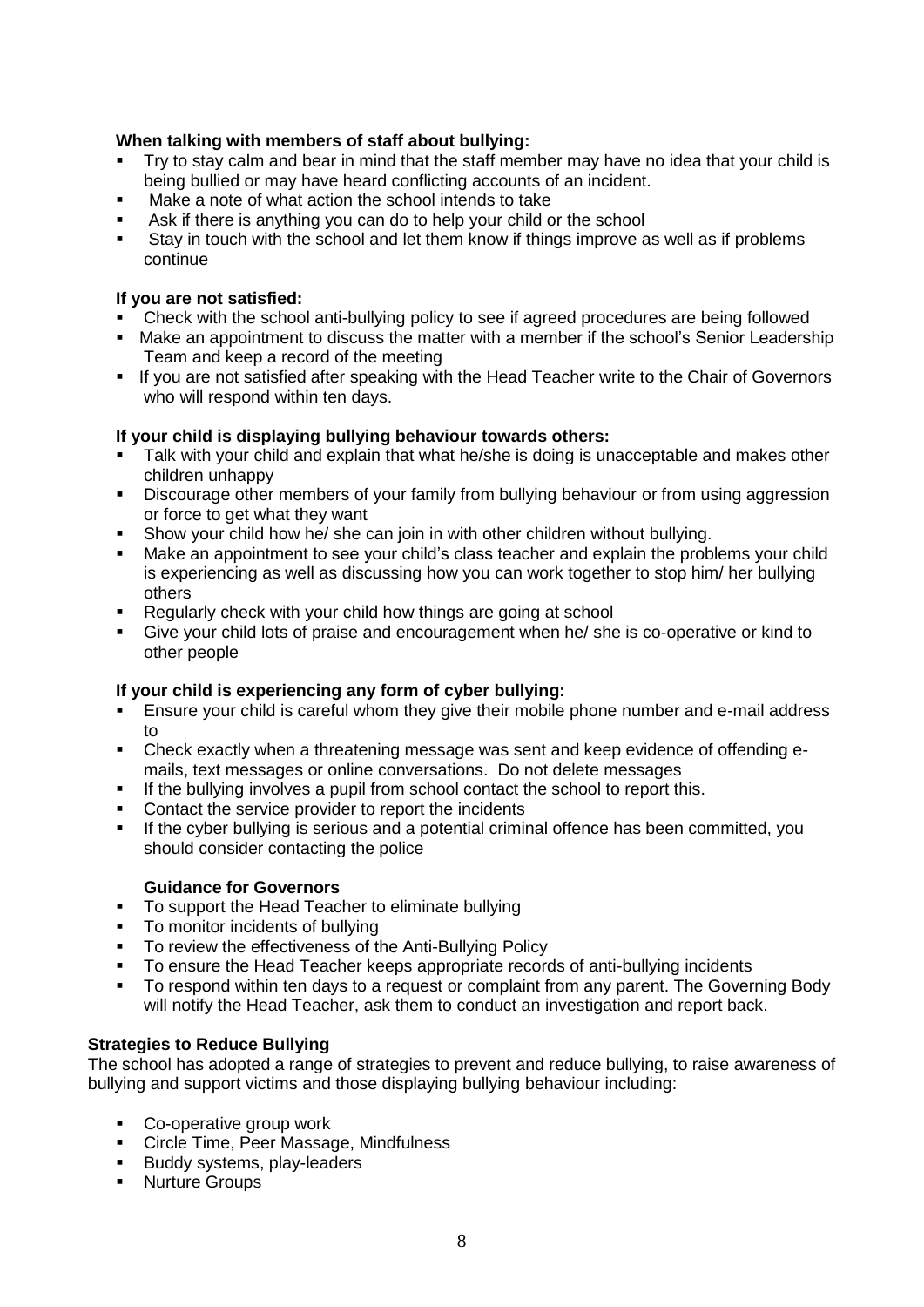- School Council developing school rules with a strong anti-bullying message
- **Personal Social and Health Education & Citizenship programme**
- **EXEC** Liaison with the Behavioural Support Team
- **Anti-bullying Week to raise awareness**
- Anti-bullying displays around school highlighting what children can do if they feel they are being bullied (devised with the School Council and displayed in every classroom)
- $\blacksquare$  PSHE Jigsaw scheme of work
- In School Training for all members of staff and advice for parents on anti-bullying from the TESS team and other agencies.

#### **Responding to Bullying**

#### **STAGE 1:**

#### **THE SEVEN STEPS APPROACH**

#### STEP 1 - Interview with the victim

When the teacher finds out that bullying has happened s/he starts by talking to the victim about their feelings and listening to them. S/he does not question them about the incidents but s/he does need to know who was involved.

#### STEP 2 - Convene a meeting with the people involved

The teacher arranges to meet with the group of pupils who have been involved, including pupils identified as being there when they felt unsafe. This will include by-standers or colluders who joined in but did not initiate any bullying (a group of about 6-8 works well).

#### STEP 3 - Explain the problem

The teacher tells the group how the victim is feeling and might use a piece of writing/account, poem or picture to emphasise their distress.

#### STEP 4 - Share responsibility

The teacher doers not attribute blame but states that s/he knows that the group are responsible and can do something about it.

#### STEP 5 - Ask the group for ideas

Each member of the group is encouraged to suggest a way in which the victim could be helped to feel happier. The teacher gives some positive responses but she does not go on to extract a promise of improved behaviour.

# STEP 6 - Leave it up to them

The teacher ends the meeting by passing over the responsibility to the group to solve the problem. S/he arranges to meet with them again to see how things are going.

#### STEP 7 - Meet them again

About a week later the teacher discusses with each individual involved, including the victim, separately how things have been going. This allows the teacher to monitor the bullying and keeps the young people involved in the process.

**Staff members to use the Seven Steps Approach will be from the S.L.T** Incidents of bullying in Reception or Key Stage 1 will be dealt with by Mrs Brooks (the KS1 Assistant Head Teacher) or Mrs J Westhead**.** Incidents of bullying in Key Stage 2 will be dealt with by Mr Rigby (the KS2 Assistant Head Teacher), Mrs N Gould (Deputy Head Teacher) or Mrs J Westhead.

#### **STAGE 2:**

CONTACT PARENT/CARER

#### **STAGE 3:**

CONTACT OUTSIDE AGENCIES (TESS team, Educational Psychologist, Police, Start Well)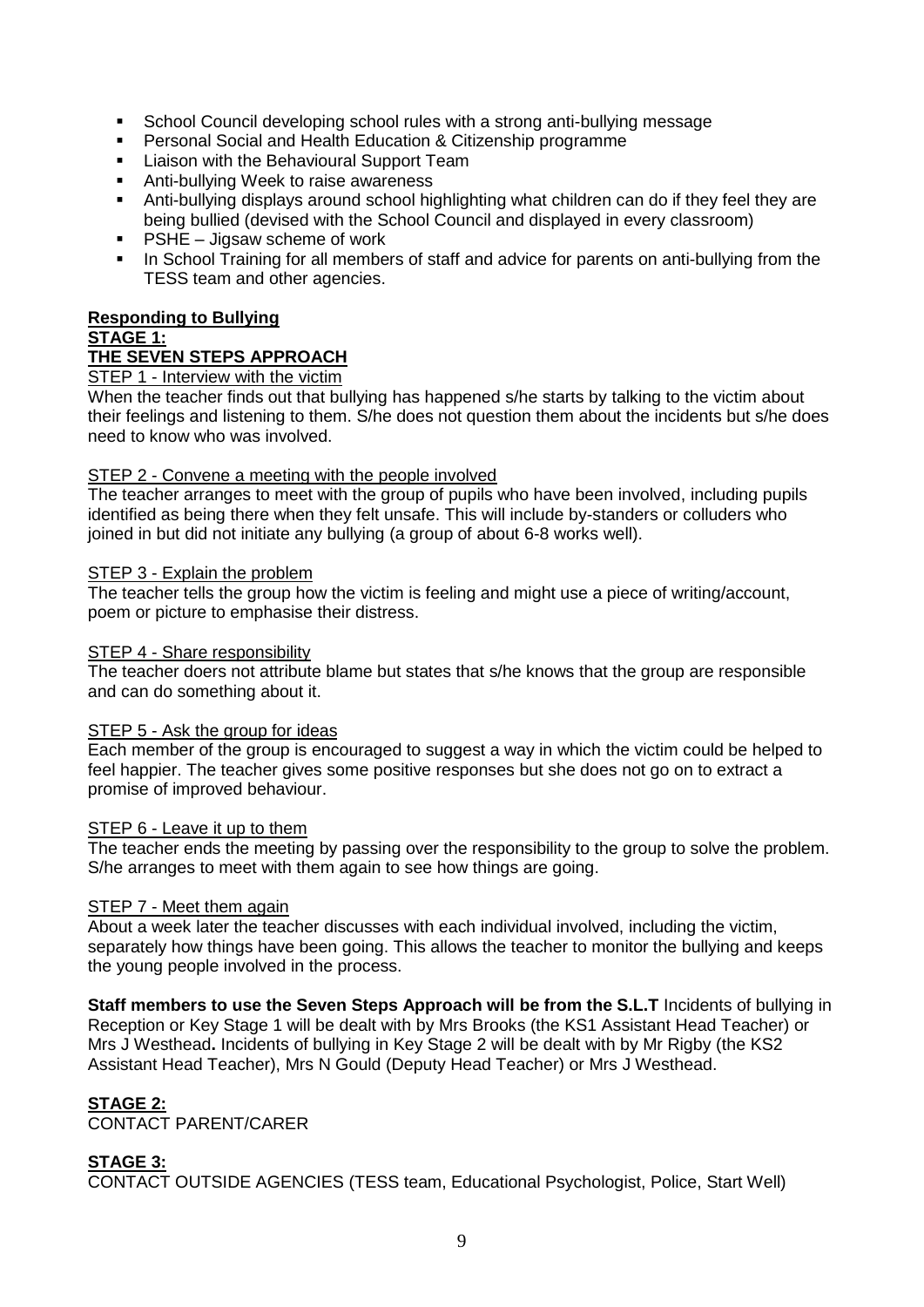# **STAGE 4:**

#### PASTORAL SUPPORT PLAN AND/OR AN EARLY HELP

School will follow the school's Positive Behaviour and Discipline policy and guidance as outlined in the DfE Statutory Guidance 'Exclusion from maintained schools, academies and pupil referral units in England.' September 2017

#### **Confidentiality**

School staff cannot promise absolute confidentiality if approached by a pupil for help. Staff must make this clear to pupils. Safeguarding procedures must be followed when any disclosures are made. It is very rare for a pupil to request absolute confidentiality. If they do, in situations other than those involving child protection issues, staff must make a careful judgement whether or not a third party needs to be informed. This judgement will be based upon:

- The seriousness of the situation and the degree of harm that the pupil may be experiencing.
- The pupil's age, maturity and competence to make their own decisions.

For further guidance and support national and local help lines can be found at the back of this policy.

#### **Monitoring Arrangements**

This policy will be evaluated and updated annually by the whole school. The views of pupils, parents and staff will be used to make changes and improvements to the policy on an ongoing basis.

The senior leadership team and governors will, on an annual basis, analyse the school's antibullying data, identify trends and evaluate the effectiveness of anti-bullying strategies*.* 

*This policy should be read in conjunction with the following school's policies: Positive Behaviour Management and Discipline Policy, Safeguarding and Child Protection Policy, Online Safety Policy, The PSHCE and Spiritual, Moral, Social and Cultural Development Policies and Equality Policy.*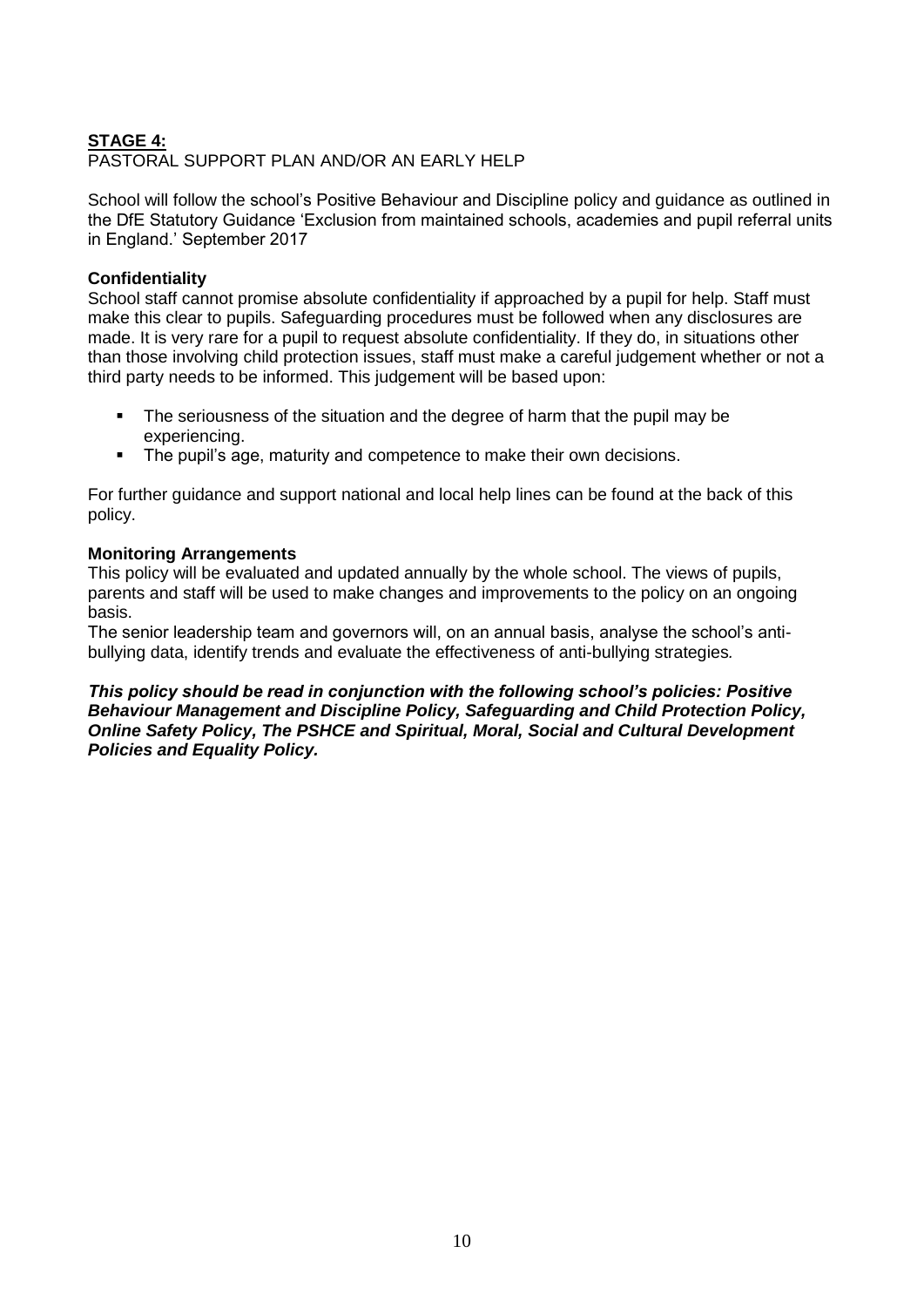**Immediate Response Chart to Bullying**

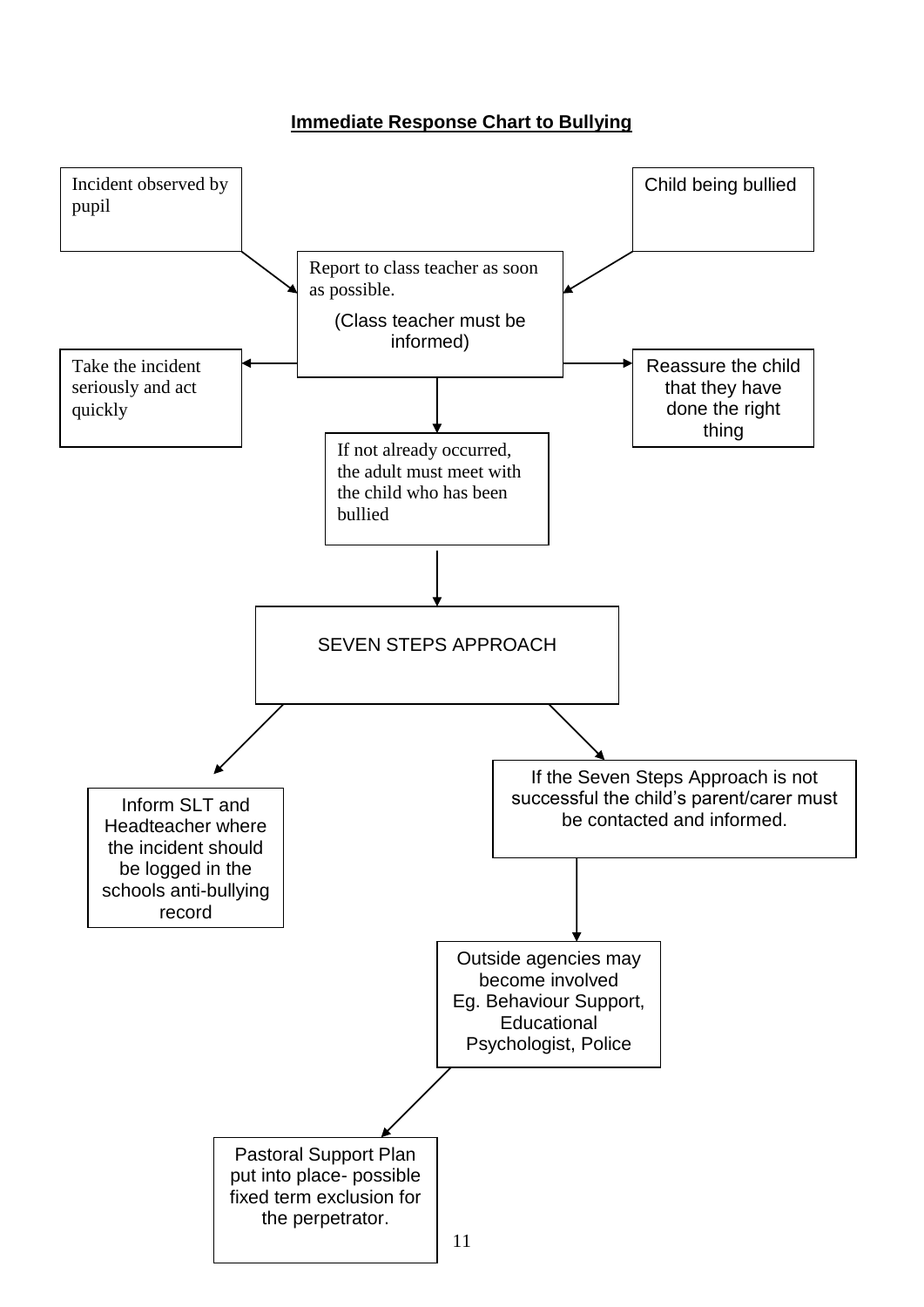# **School Bullying Incident Form**

This report will be held in strict confidence and will not be made available to any outside persons or agencies.

| Report from<br><u> 1980 - Jan Samuel Barbara, martin a</u> | School name                  |  |  |
|------------------------------------------------------------|------------------------------|--|--|
| Date of incident                                           | Time of incident             |  |  |
| Ethnic origin of victim                                    | Ethnic origin of perpetrator |  |  |
| Male<br>Female                                             | Male<br>Female               |  |  |

# **Indicate type of incident – please tick**

| <b>Verbal</b>                | <b>Physical</b>          |  |
|------------------------------|--------------------------|--|
| Name-calling                 | Kicking                  |  |
| Taunting                     | Hitting                  |  |
| Mocking                      | Punching                 |  |
| Making offensive comments    | Pushing                  |  |
| Teasing                      | Pinching                 |  |
| Other (please state)         | Other (please state)     |  |
| <b>Emotional</b>             | <b>Cyber/ online</b>     |  |
| Offensive graffiti           | Offensive text messages  |  |
| Excluding from group         | Offensive e-mails        |  |
| <b>Spreading rumours</b>     | Sending degrading images |  |
| Being forced to do something | Other (please state)     |  |
| against own will             |                          |  |
| Taking possessions/money     |                          |  |
| Other (please state)         |                          |  |

## **If you feel the bullying incident was in any way motivated by any of the following, please indicate with a tick.**

| Appearance                           |  | <b>Disability</b>  |  | Home circumstances       |  |  |  |  |
|--------------------------------------|--|--------------------|--|--------------------------|--|--|--|--|
| Gender                               |  | Race/ethnic origin |  | <b>Medical condition</b> |  |  |  |  |
| Religion                             |  | Sexuality          |  |                          |  |  |  |  |
| <b>Brief description of incident</b> |  |                    |  |                          |  |  |  |  |
|                                      |  |                    |  |                          |  |  |  |  |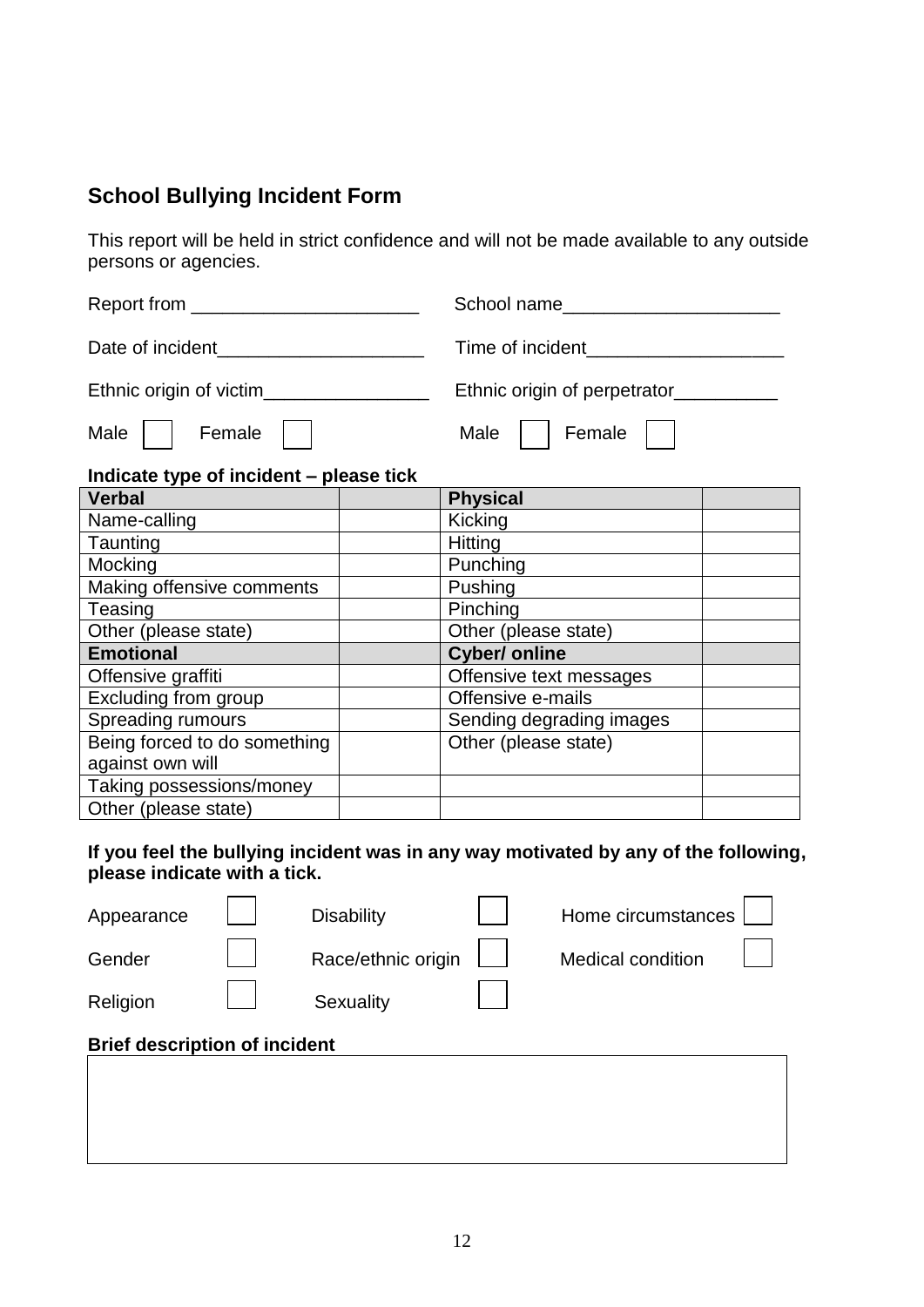| Did the incident lead to the perpetrator(s) being excluded?                        |                                                                           | yes/no |
|------------------------------------------------------------------------------------|---------------------------------------------------------------------------|--------|
| Have you had contact with the victim's parent/carer?                               |                                                                           | yes/no |
| Have you had contact with the perpetrator's parent/carer?                          |                                                                           | yes/no |
| Have you reported this incident to any other agencies?<br>If 'yes' which agencies? |                                                                           | yes/no |
| Return to <b>Exercise 2018</b>                                                     | Designation_______________________<br>(named senior leader within school) |        |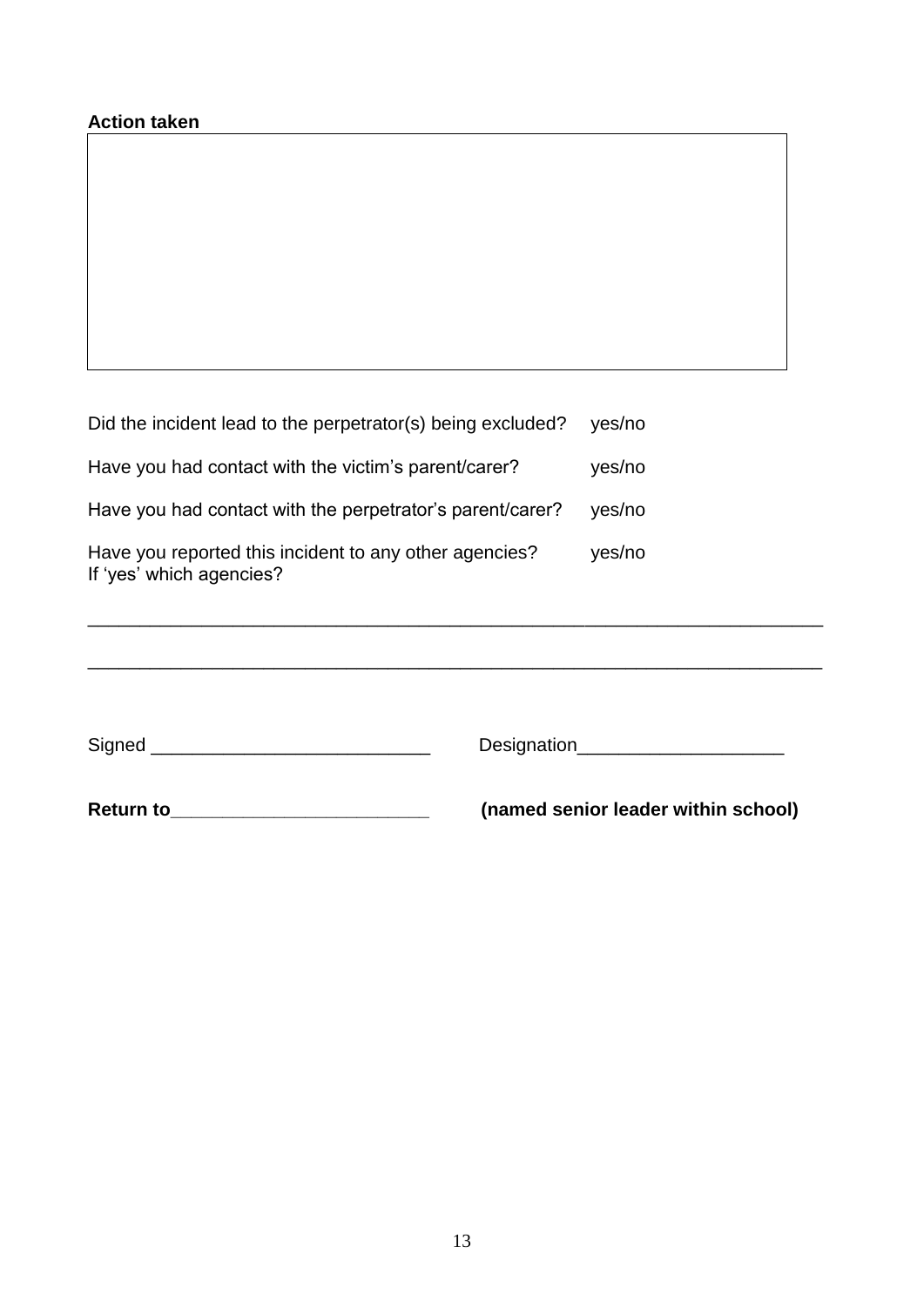# **Offering Advice and Support**

# **Departmental advice and guidance**

DfE Preventing and Tackling bullying July 2017

DfE Behaviour and Discipline in Schools Guidance January 2016

Cyberbullying – Advice for headteachers and school staff November 2014

# **Legislative Links**

Schools' duty to promote good behaviour (Education and Inspections Act 2006 Section 89)

Power to tackle poor behaviour outside school (Education and Inspections Act 2006 Section 89(5))

The Equality Act 2010

# **National Organisations**

# **Anti –Bullying Alliance - ABA**

Founded in 2002 by NSPCC and National Children's Bureau. ABA brings together over 100 organisations into one network with the aim of reducing bullying and creating safer environments in which children and young people can live, grow, play and learn. [www.anti-bullyingalliance.org.uk](http://www.anti-bullyingalliance.org.uk/)

## **Kidscape**

A charity established to prevent bullying and promote child protection providing advice for young people, professionals and parents. [www.kidscape.org.uk](http://www.kidscape.org.uk/)

# **National Society for the Prevention of Cruelty to Children – NSPCC**

NSPCC aims to end cruelty to children. Works with children and families, as well as influencing public policy and attitudes. [www.nspcc.org.uk](http://www.nspcc.org.uk/)

**The Samaritans**

[www.samaritans.org](http://www.samaritans.org/)

# **Beatbullying**

Aims to reduce and prevent the incidence and impact of bullying by devising anti-bullying strategies for young people by young people. Provides advice and resources for mental wellness.

[www.beatbullying.org](http://www.beatbullying.org/)

# **Bully Free Zone**

Provides a peer mediation service, written and telephone advice, and provides training for children and young people, parents, teachers, youth workers and other professionals. [www.bullyfreezone.co.uk](http://www.bullyfreezone.co.uk/)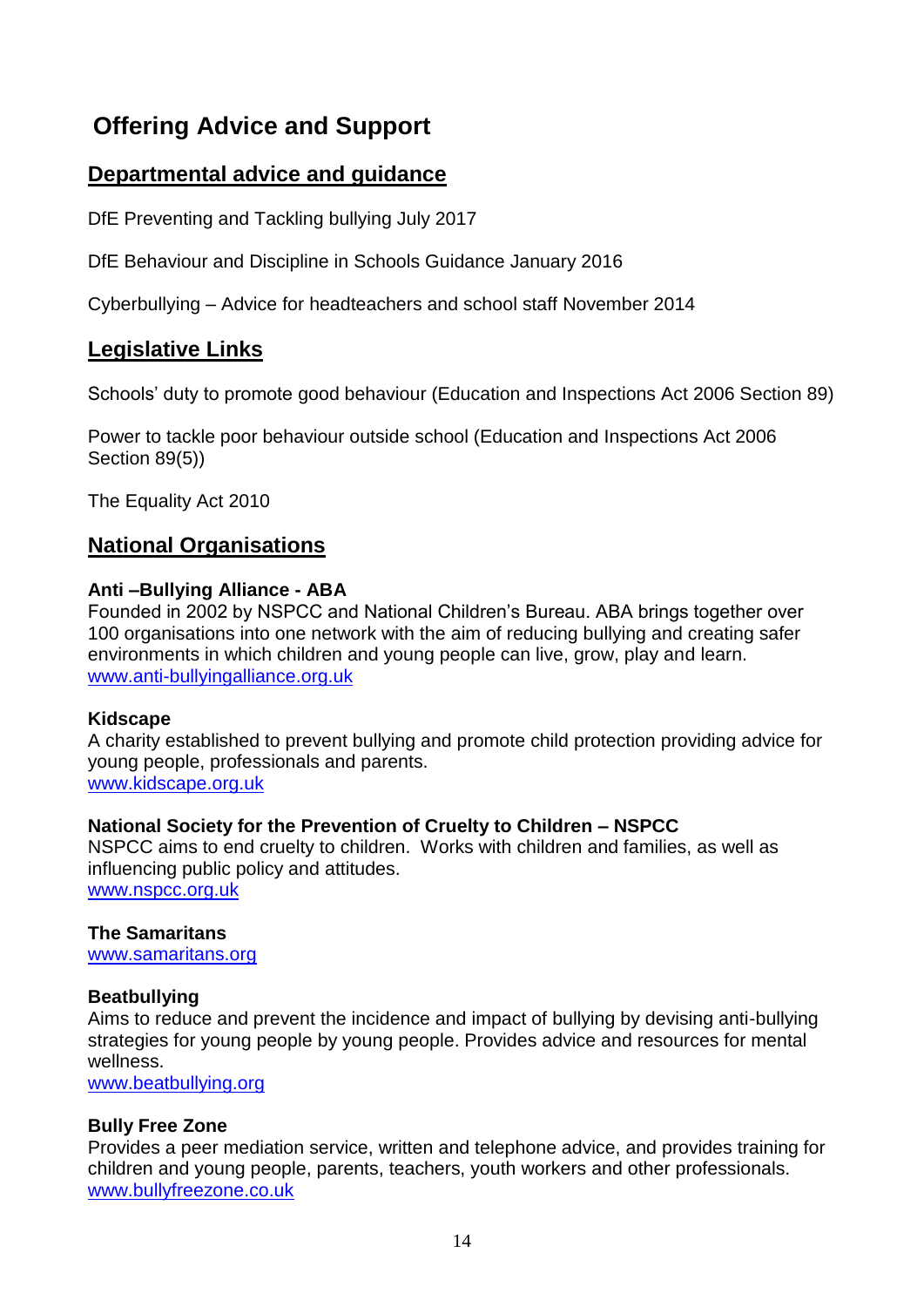## **ChildLine** Offers a free, 24-hour helpline and counselling service for children in distress or danger. Tel: 0800 1111 [www.childline.org.uk](http://www.childline.org.uk/)

# **Ofsted**

Inspects and regulates to achieve excellence in the care of children and young people, and in education and skills for learners of all ages. [www.ofsted.gov.uk](http://www.ofsted.gov.uk/)

# **Cyberbullying**

**ChildNet International** – resources for young people to raise awareness of online safety and how to protect themselves. [http://www.childnet.com](http://www.childnet.com/)

**Think U Know** – resources provided by Child Exploitation and Online Protection (CEOP) for children and young people, parents, carers and teachers.

# **LGBT**

**Barnardos** – through its LGBTQ Hub, offers guidance to young people, parents and teachers on how to support LGBT students and tackle LGBT prejudice-based bullying. www.barnardos.org.uk/what\_we\_do/our\_work/lgbtg.htm

**[EACH](http://www.eachaction.org.uk/)** – Educational Action Challenging Homophobia is a website that provides a helpline and support for young people affected by homophobia. [www.eachaction.org.uk/](http://www.eachaction.org.uk/)

**Proud Trust** – helps young people empower themselves to make a positive change for themselves and their communities through peer support, youth groups, delivering training and events.

[www.theproudtrust.org](http://www.theproudtrust.org/)

**Schools Out** – offers practical advice, resources and training to schools on LGBT equality in education. [www.schools-out.org.uk/](http://www.schools-out.org.uk/)

**Stonewall** – An LGB equality organisation with expertise in LGB bullying in schools. [www.stonewall.org.uk/](http://www.stonewall.org.uk/)

# **SEND**

**Embrace** - Embrace Wigan and Leigh is a user-led charity dedicated to helping people with any type of disability and their families who live, work or use services primarily within the borough of Wigan, gain the support they need to live a fulfilling life. <http://www.embracewiganandleigh.org.uk/>